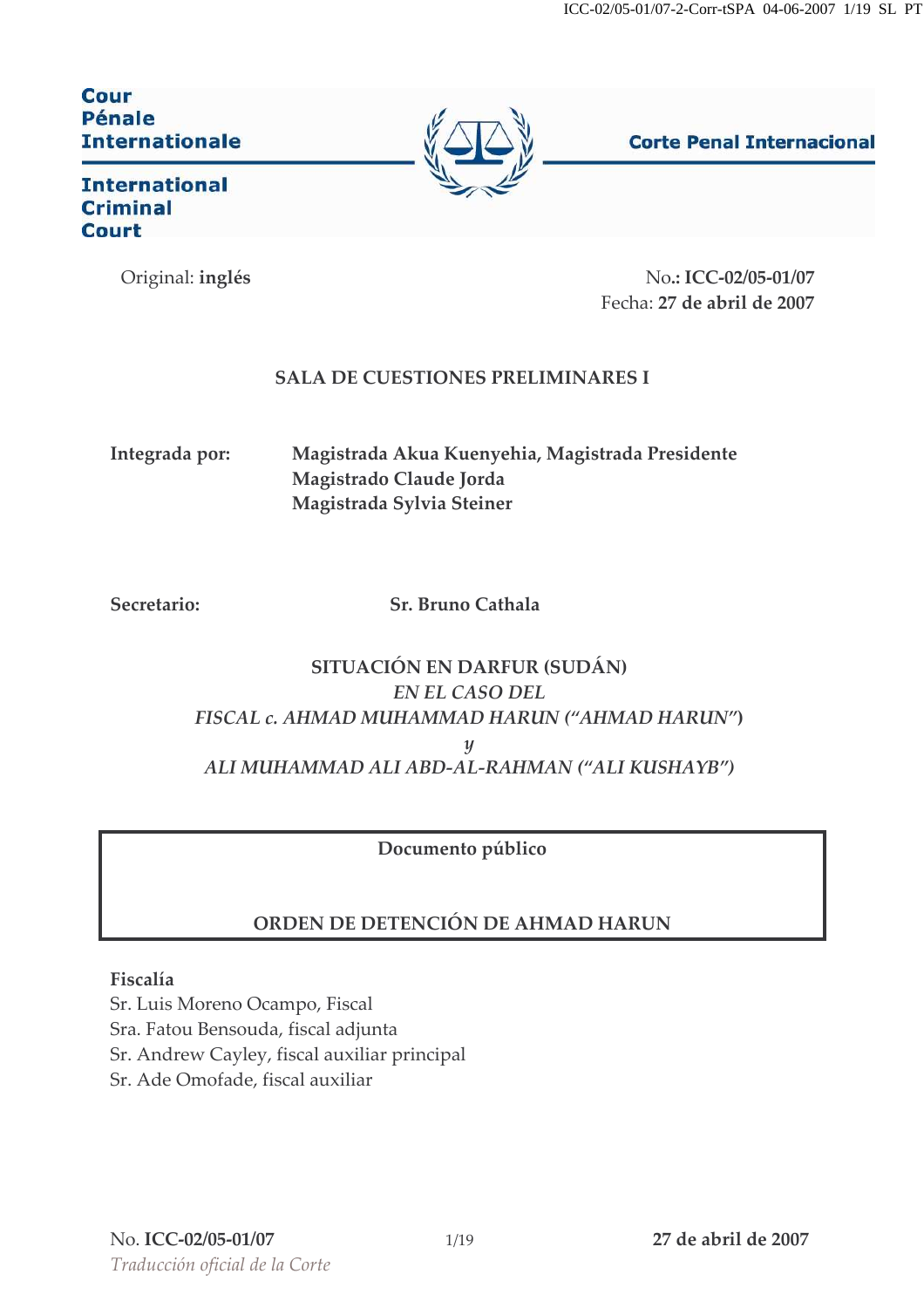#### LA SALA DE CUESTIONES PRELIMINARES I de la Corte Penal Internacional

("la Sala" y "la Corte", respectivamente);

HABIENDO EXAMINADO la "Solicitud del Fiscal con arreglo al párrafo 7 del artículo 58" ("Solicitud de la Fiscalía"), relativa a Ahmad Muhammad HARUN ("Ahmad Harun") y Ali Muhammed Ali ABD-AL-RAHMAN ("Ali Kushayb"), presentada el 27 de febrero de 2007, y la documentación justificativa y demás información presentadas por la Fiscalía<sup>1</sup>;

TOMANDO NOTA de la "Decisión sobre la Solicitud de la Fiscalía con arreglo al párrafo 7 del artículo 58 del Estatuto"<sup>2</sup> en la cual la Sala expresó que no estaba convencida de que una orden de comparecencia fuera suficiente para asegurar que Ahmad Harun compareciera ante la Corte, y que parecía necesario dictar una orden de detención con arreglo al apartado b) del párrafo 1 del artículo 58 del Estatuto de Roma ("el Estatuto");

**TOMANDO NOTA** de los artículos 19 y 58 del Estatuto;

CONSIDERANDO que, sobre la base de las pruebas y la información proporcionadas por la Fiscalía y sin perjuicio de las impugnaciones a la admisibilidad del caso que se planteen con arreglo a los apartados a) y b) del párrafo

<sup>&</sup>lt;sup>1</sup> ICC-02/05-62-US-Exp; ICC-02/05-64-US-Exp; ICC-02/05-69-US-Exp; y ICC-02/05-72-US-Exp.

<sup>&</sup>lt;sup>2</sup> ICC-02/05-01/07-1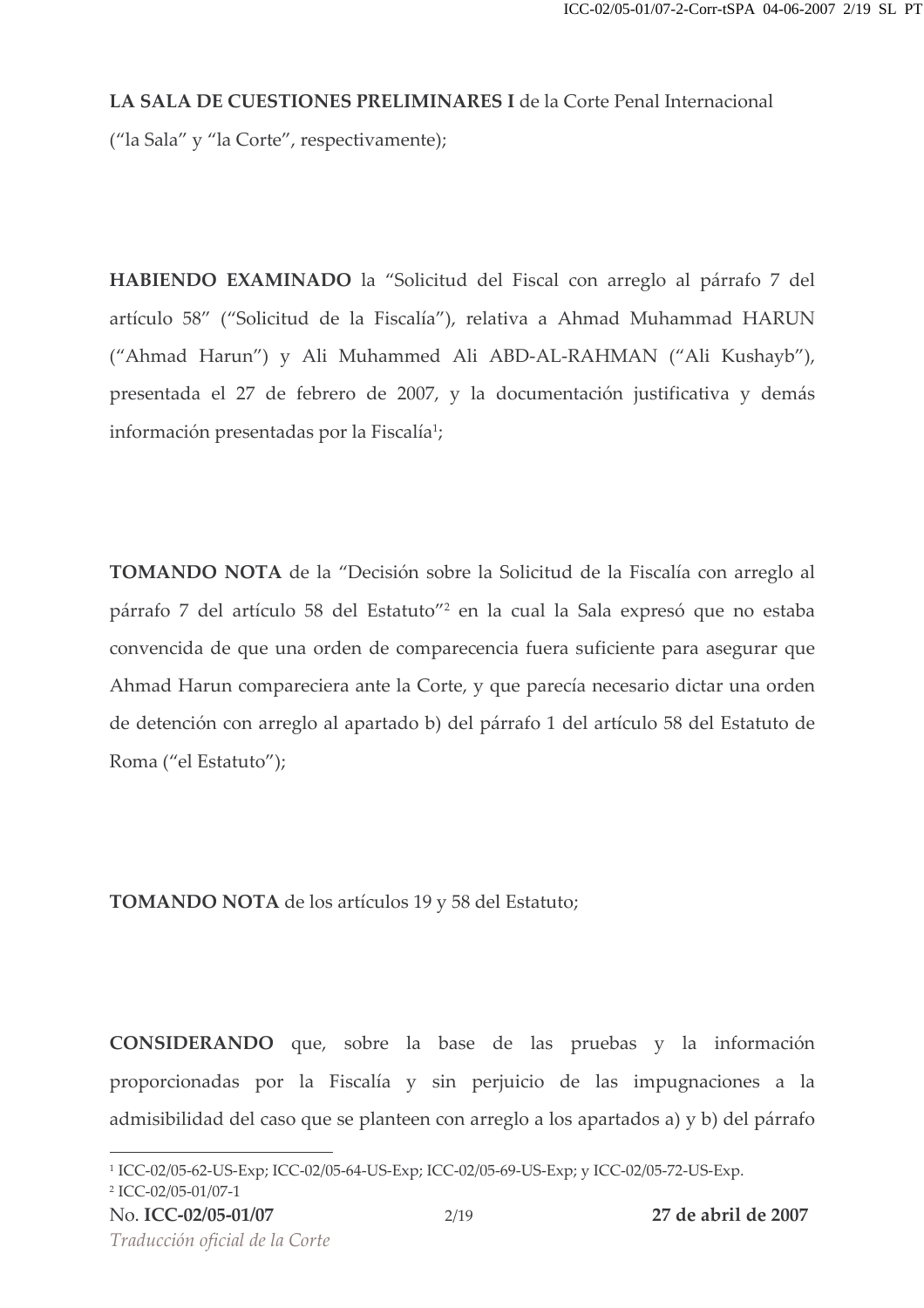2 del artículo 19 del Estatuto y sin perjuicio de las determinaciones que puedan hacerse más adelante, el caso contra Ahmad Harun y Ali Kushayb es de competencia de la Corte y es admisible;

**CONSIDERANDO** que hay motivo razonable para creer que desde aproximadamente agosto de 2002 hasta por lo menos el tiempo pertinente para la Solicitud de la Fiscalía, tuvo lugar un conflicto armado prolongado en el sentido del apartado f) del párrafo 2 del artículo 8 del Estatuto entre el Gobierno del Sudán, incluidos combatientes de las Fuerzas Armadas del Pueblo Sudanés ("las Fuerzas Armadas Sudanesas") y las Fuerzas de Defensa Popular (las "FDP") junto con las rebeldes Milicias/los Janjaweed, y grupos organizados, incluidos el Movimiento/Ejército de Liberación del Sudán (SLM/A) y el Movimiento Justicia e Igualdad (JEM) en Darfur (Sudán);

**CONSIDERANDO** que hay motivo razonable para creer que las Fuerzas Armadas Sudanesas y las Milicias/los Janjaweed, actuando conjuntamente como parte de la campaña de contrainsurgencia, llevaron a cabo varios ataques sobre los pueblos de Kodoom, Bindisi, Mukjar, Arawala y las zonas circundantes durante un largo período comprendido por lo menos entre 2003 y 2004, en el cual dichos pueblos estaban libres de toda actividad rebelde y la población civil no estaba participando activamente en las hostilidades en forma alguna;

CONSIDERANDO que hay motivo razonable para creer que, durante dichos ataques, las Fuerzas Armadas Sudanesas y las Milicias/los Janjaweed cometieron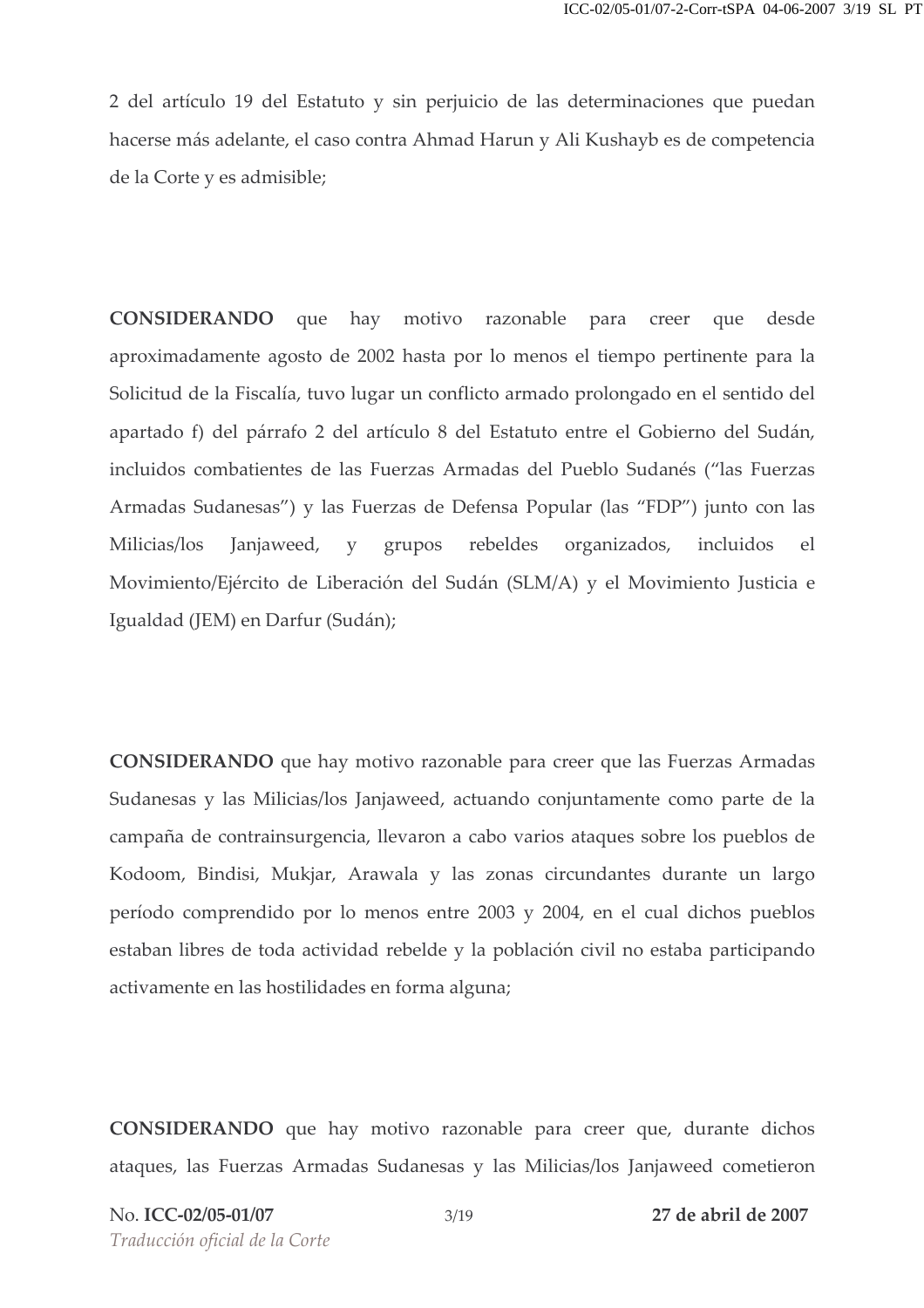varios actos criminales contra civiles, principalmente de las poblaciones Fur, Zaghawa y Masalit, entre agosto de 2003 y marzo de 2004, a saber, asesinatos de civiles, violaciones y ultrajes a la dignidad personal de mujeres y niñas, ataques dirigidos intencionalmente contra las poblaciones civiles mencionadas y destrucción de bienes pertenecientes a las poblaciones mencionadas y saqueo de ciudades;

CONSIDERANDO que hay motivo razonable para creer que, durante los ataques mencionados, se cometieron crímenes de guerra de competencia de la Corte previstos en los incisos i) y ii) del apartado c) y los incisos i), v), vi) y xii) del apartado e) del párrafo 2 del artículo 8 del Estatuto, según se describe en la Solicitud de la Fiscalía;

**CONSIDERANDO** que hay motivo razonable para creer que los ataques perpetrados por las Fuerzas Armadas Sudanesas y/o las Milicias/los Janjaweed eran de carácter sistemático o generalizado y estaban dirigidos contra civiles, principalmente de las poblaciones Fur, Zaghawa y Masalit, de conformidad con la política de un Estado o de una organización consistente en atacar a la población civil o para promover esa política;

CONSIDERANDO que hay motivo razonable para creer que, durante dichos ataques, las Fuerzas Armadas Sudanesas y las Milicias/los Janjaweed cometieron actos de persecución, asesinatos, traslados forzosos, actos de reclusión o grave privación de libertad, actos de tortura, violaciones y otros actos inhumanos contra civiles, principalmente de las poblaciones Fur, Zaghawa y Masalit;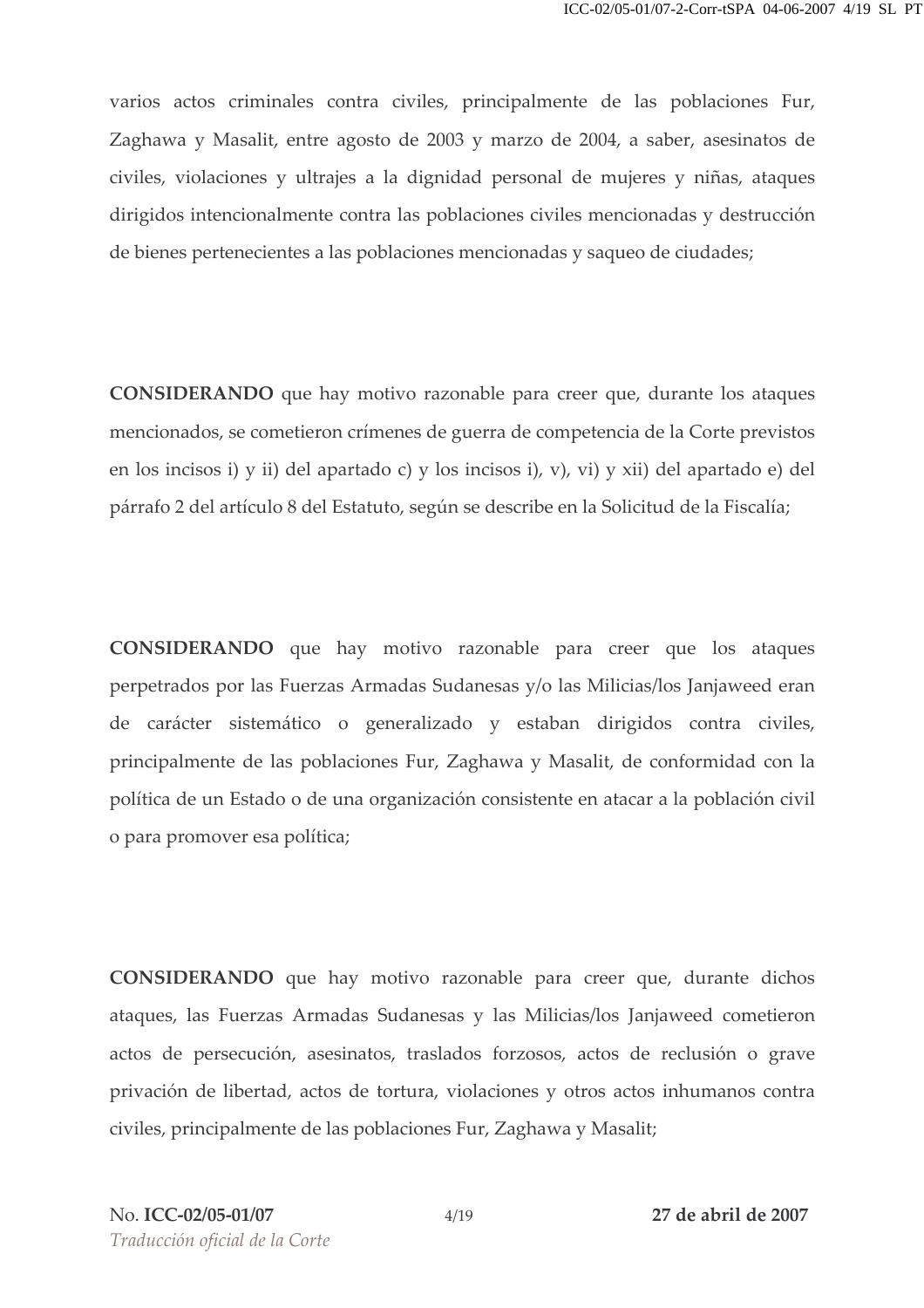**CONSIDERANDO** que hay motivo razonable para creer que, durante los ataques mencionados, se cometieron crímenes contra la humanidad de competencia de la Corte previstos en los apartados a), d), e), f), g), h) y k) del párrafo 1 del artículo 7 del Estatuto según se describe en la Solicitud de la Fiscalía;

**CONSIDERANDO** que hay motivo razonable para creer que, desde abril de 2003 o aproximadamente desde esa fecha y hasta septiembre de 2005 o aproximadamente hasta esa fecha, Ahmad Harun se desempeñó en calidad de Ministro de Estado del Interior del Gobierno del Sudán; que, en tal calidad, estaba a cargo de la gestión del "Despacho de Seguridad de Darfur" por conducto del cual coordinaba los distintos organismos del Gobierno encargados de la contrainsurgencia, entre ellos, la policía, las Fuerzas Armadas, el Servicio Nacional de Seguridad e Inteligencia y las Milicias/los Janjaweed;

CONSIDERANDO que hay motivo razonable para creer que, en razón de su cargo en el Despacho de Seguridad de Darfur y mediante su coordinación general y su participación personal en actividades fundamentales de los Comités de Seguridad, a saber, reclutar, armar y financiar a las Milicias/los Janjaweed en Darfur, Ahmad Harun contribuyó intencionalmente a la comisión de los crímenes mencionados, a sabiendas de que su contribución seguiría promoviendo el plan común puesto en práctica por las Fuerzas Armadas Sudanesas y las Milicias/los Janjaweed, que consistía en atacar a las poblaciones civiles en Darfur;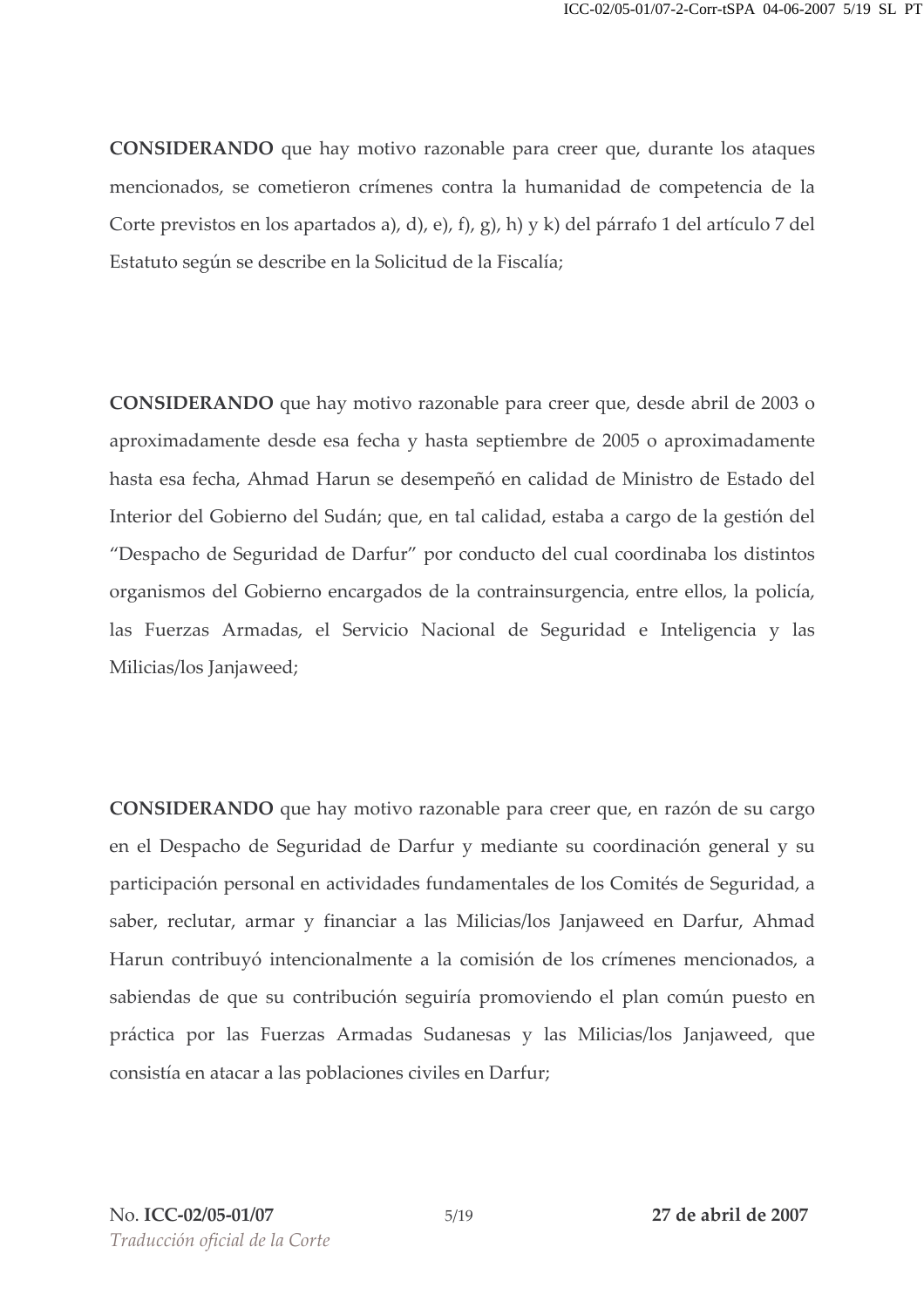CONSIDERANDO que hay motivo razonable para creer que Ahmad Harun, en virtud de su mencionado cargo, tenía conocimiento de los crímenes cometidos contra la población civil y de los métodos empleados por las Milicias/los Janjaweed; y que en sus discursos públicos Ahmad Harun no sólo demostró que sabía que las Milicias/los Janjaweed estaban atacando a civiles y saqueando pueblos y aldeas, sino que además alentó personalmente a que se cometieran esos actos ilegales;

**CONSIDERANDO** que, por las razones mencionadas, hay motivo razonable para creer que Ahmad Harun es penalmente responsable con arreglo a los apartados b) y d) del párrafo 3 del artículo 25 del Estatuto por la comisión de crímenes de lesa humanidad y crímenes de guerra que se especifican en los cargos siguientes, tales como se presentaron en la Solicitud de la Fiscalía:

#### Cargo 1

## (Persecución en las aldeas de Kodoom y las zonas circundantes que constituye un crimen de lesa humanidad)

Desde el 15 de agosto de 2003 o aproximadamente desde esa fecha y hasta el 31 de agosto de 2003 o hasta aproximadamente esa fecha, Ahmad Harun, como parte de un grupo de personas que tenían una finalidad común, contribuyó a la persecución de los habitantes, principalmente de la población Fur, de las aldeas de Kodoom y las zonas circundantes, mediante actos de asesinato, ataque contra la población civil, destrucción de bienes y traslado forzoso (apartado h) del párrafo 1 del artículo 7 y apartado d) del párrafo 3 del artículo 25 del Estatuto);

#### Cargo 2

(Asesinato de civiles en las aldeas de Kodoom y las zonas circundantes que constituye un crimen de lesa humanidad)

El 15 de agosto de 2003 o aproximadamente en esa fecha, Ahmad Harun, como parte de un grupo de personas que tenían una finalidad común, contribuyó al asesinato de civiles, principalmente de la población Fur, de las aldeas de Kodoom y las zonas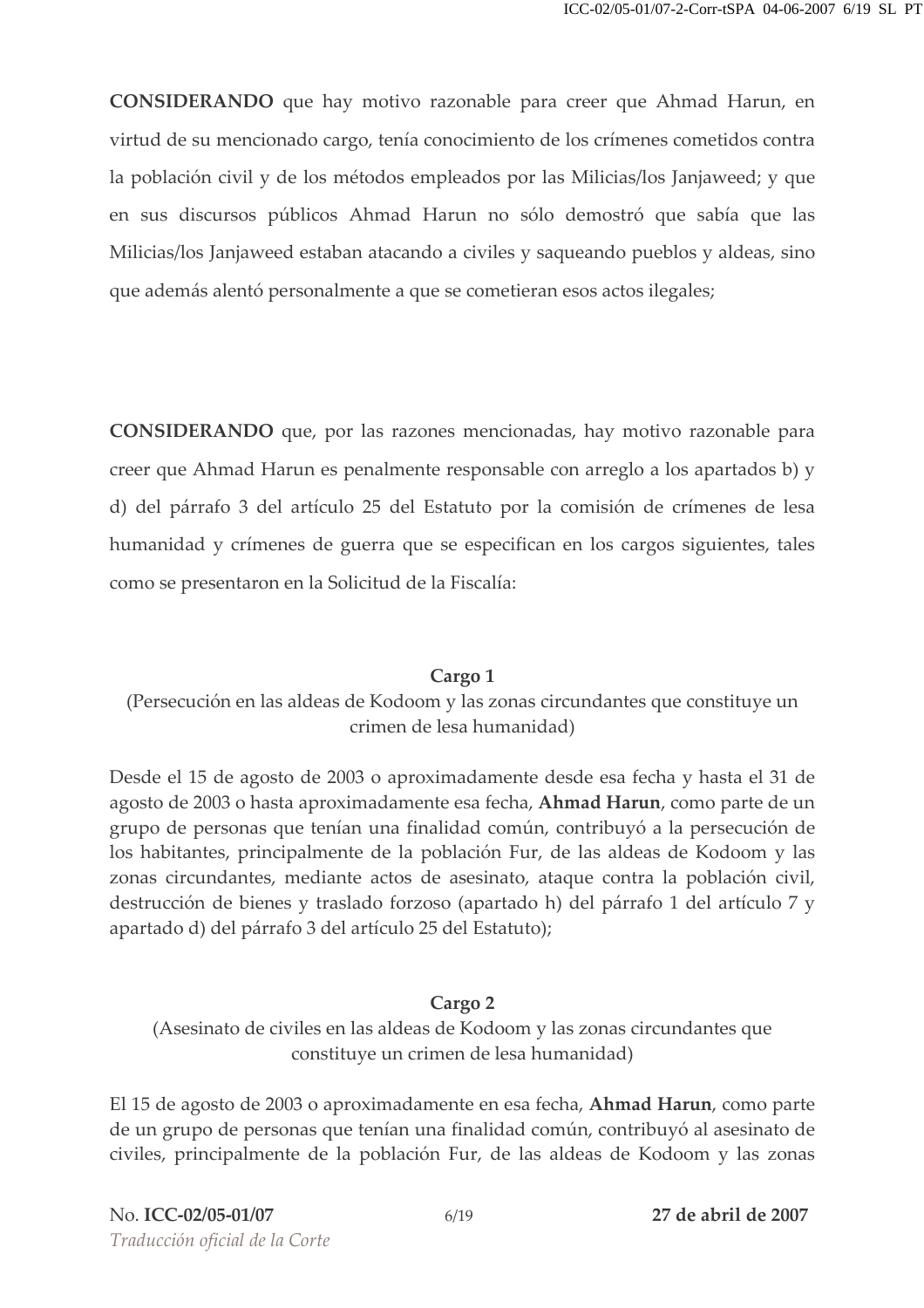circundantes (apartado a) del párrafo 1 del artículo 7 y apartado d) del párrafo 3 del artículo 25 del Estatuto);

## Cargo 3

(Asesinato de civiles en las aldeas de Kodoom y las zonas circundantes que constituye un crimen de guerra)

El 15 de agosto de 2003 o aproximadamente en esa fecha, Ahmad Harun, como parte de un grupo de personas que tenían una finalidad común, contribuyó al asesinato de civiles, principalmente de la población Fur, de las aldeas de Kodoom y las zonas circundantes, cuando dichos civiles no estaban participando activamente en las hostilidades (inciso i) del apartado c) del párrafo 2 del artículo 8 y apartado d) del párrafo 3 del artículo 25 del Estatuto);

#### Cargo 4

(Asesinato de civiles en las aldeas de Kodoom y las zonas circundantes que constituye un crimen de lesa humanidad)

El 15 de agosto de 2003 o aproximadamente en esa fecha, Ahmad Harun, como parte de un grupo de personas que tenían una finalidad común, contribuyó al asesinato de civiles, principalmente de la población Fur, de las aldeas de Kodoom y las zonas circundantes (apartado a) del párrafo 1 del artículo 7 y apartado d) del párrafo 3 del artículo 25 del Estatuto);

### Cargo 5

(Asesinato de civiles en las aldeas de Kodoom y las zonas circundantes que constituye un crimen de guerra)

El 15 de agosto de 2003 o aproximadamente en esa fecha, Ahmad Harun, como parte de un grupo de personas que tenían una finalidad común, contribuyó al asesinato de civiles, principalmente de la población Fur, de las aldeas de Kodoom y las zonas circundantes, cuando dichos civiles no estaban participando activamente en las hostilidades (inciso i) del apartado c) del párrafo 2 del artículo 8 y apartado d) del párrafo 3 del artículo 25 del Estatuto);

### Cargo 6

(Ataques contra la población civil en las aldeas de Kodoom y las zonas circundantes que constituyen un crimen de guerra)

Desde el 15 de agosto de 2003 o aproximadamente desde esa fecha y hasta el 31 de agosto de 2003 o hasta aproximadamente esa fecha, Ahmad Harun, como parte de un

27 de abril de 2007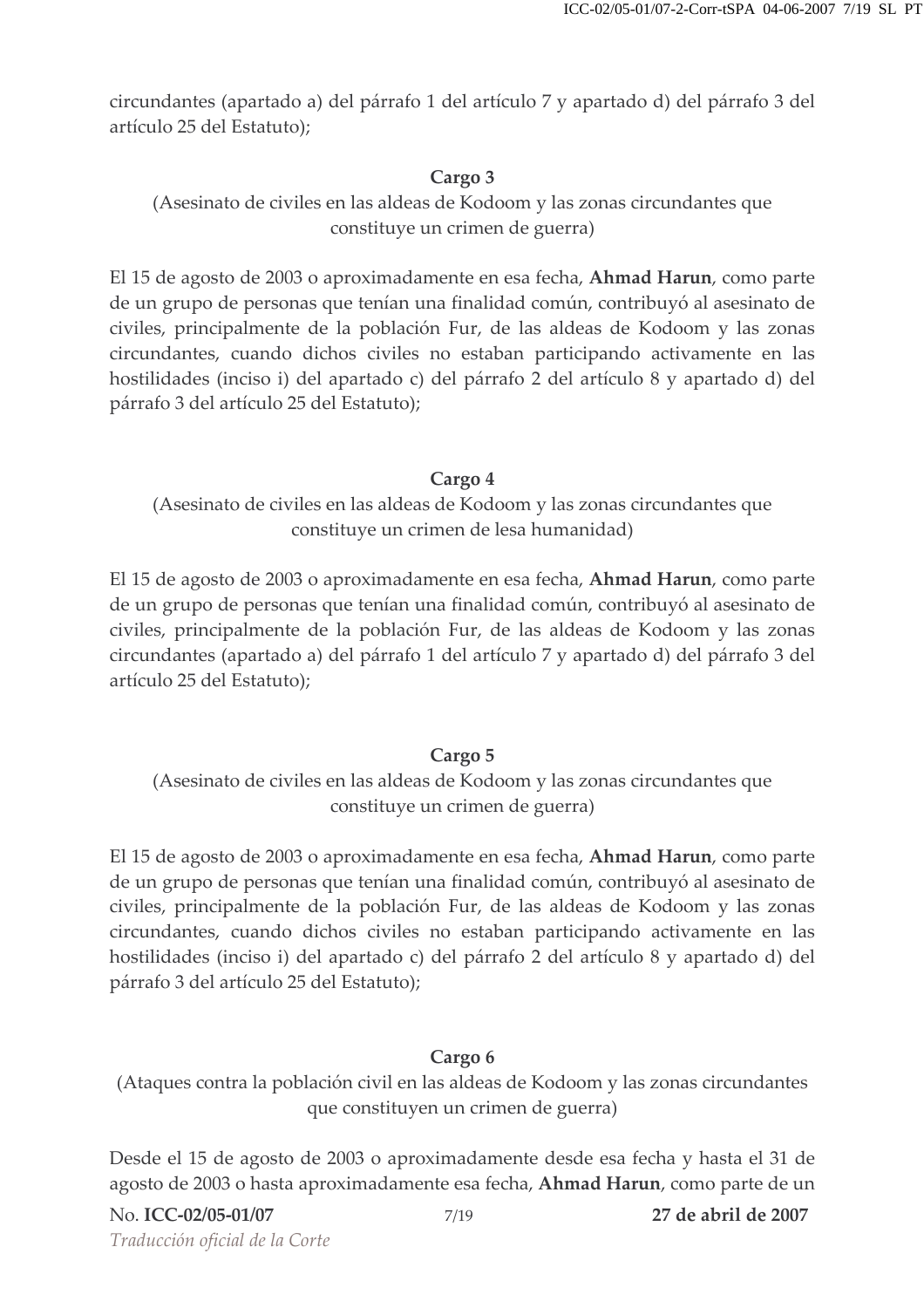grupo de personas que tenían una finalidad común, contribuyó a la comisión de ataques contra civiles, principalmente de la población Fur, habitantes de las aldeas de Kodoom y las zonas circundantes, y contra civiles que no estaban participando directamente en las hostilidades (inciso i) del apartado e) del párrafo 2 del artículo 8 y apartado d) del párrafo 3 del artículo 25 del Estatuto);

#### Cargo 8

(Destrucción de bienes en las aldeas de Kodoom y las zonas circundantes que constituye un crimen de guerra)

Desde el 15 de agosto de 2003 o aproximadamente desde esa fecha y hasta el 31 de agosto de 2003 o hasta aproximadamente esa fecha, **Ahmad Harun**, como parte de un grupo de personas que tenían una finalidad común, contribuyó a la destrucción de bienes pertenecientes a los habitantes, principalmente de la población Fur, de las aldeas de Kodoom y las zonas circundantes, incluida la quema de casas (inciso xii) del apartado e) del párrafo 2 del artículo 8 y apartado d) del párrafo 3 del artículo 25 del Estatuto);

#### Cargo 9

(Traslado forzoso de las aldeas de Kodoom y las zonas circundantes que constituye un crimen de lesa humanidad)

Desde el 15 de agosto de 2003 o aproximadamente desde esa fecha y hasta el 31 de agosto de 2003 o hasta aproximadamente esa fecha, Ahmad Harun, como parte de un grupo de personas que tenían una finalidad común, contribuyó al traslado forzoso de aproximadamente 20.000 civiles, principalmente de la población Fur, de las aldeas de Kodoom y las zonas circundantes, que determinó el abandono de las aldeas (apartado d) del párrafo 1 del artículo 7 y apartado d) del párrafo 3 del artículo 25 del Estatuto);

### Cargo 10

(Persecución en el pueblo de Bindisi y las zonas circundantes que constituye un crimen de lesa humanidad)

El 15 de agosto de 2003 o aproximadamente en esa fecha, **Ahmad Harun**, como parte de un grupo de personas que tenían una finalidad común, contribuyó a la persecución de los habitantes, principalmente de la población Fur, del pueblo de Bindisi y las zonas circundantes, mediante actos de asesinato, violación, ataque a la población civil, actos inhumanos, saqueo, destrucción de bienes y traslado forzoso de la población (apartado h) del párrafo 1 del artículo 7 y apartado d) del párrafo 3 del artículo 25 del Estatuto);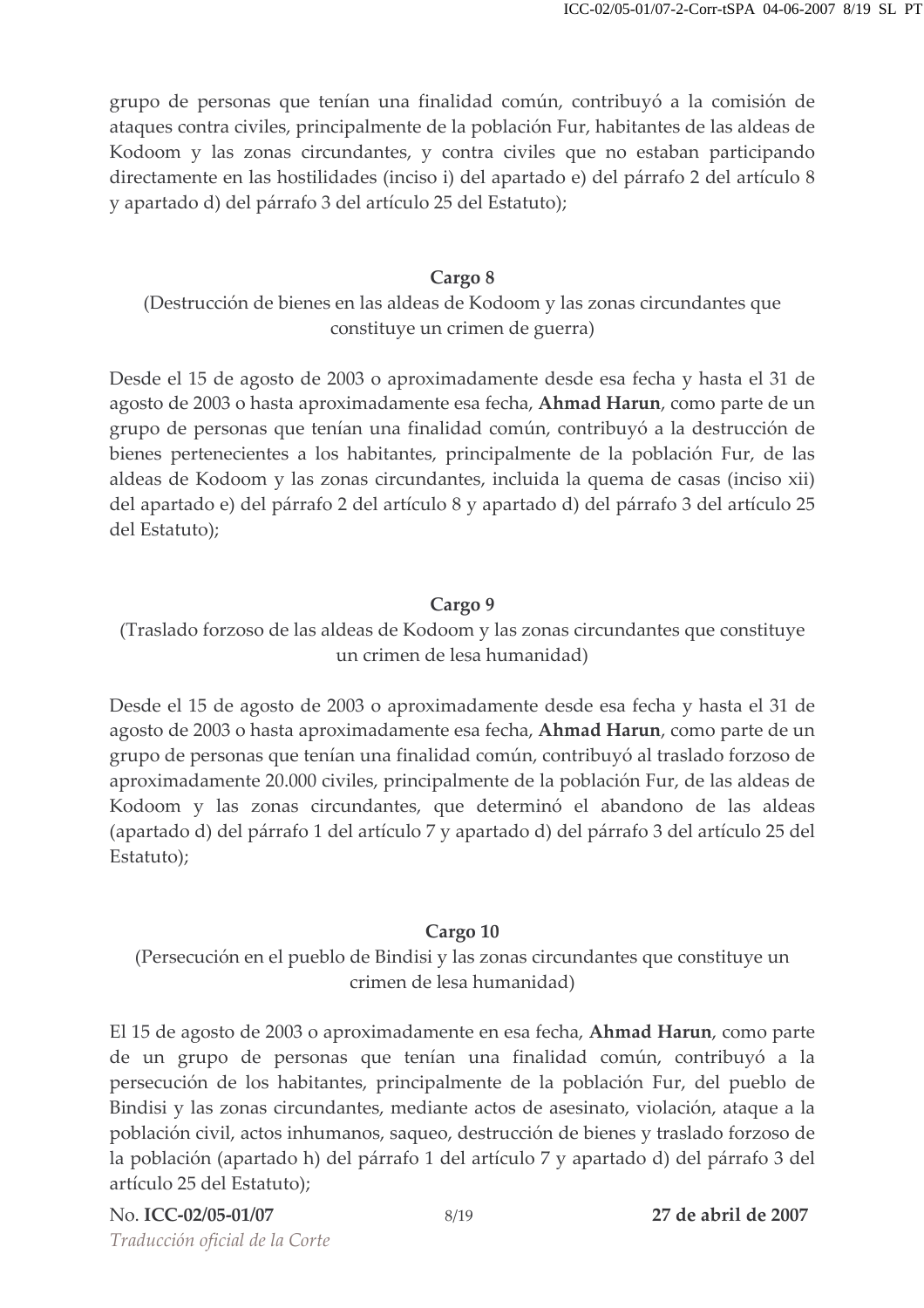(Asesinato de civiles en el pueblo de Bindisi y las zonas circundantes que constituye un crimen de lesa humanidad)

El 15 de agosto de 2003 o aproximadamente en esa fecha, Ahmad Harun, como parte de un grupo de personas que tenían una finalidad común, contribuyó al asesinato de más de 100 civiles, principalmente de la población Fur, del pueblo de Bindisi y las zonas circundantes (apartado a) del párrafo 1 del artículo 7 y apartado d) del párrafo 3 del artículo 25 del Estatuto);

### Cargo 12

(Asesinato de civiles en el pueblo de Bindisi y las zonas circundantes que constituye un crimen de guerra)

El 15 de agosto de 2003 o aproximadamente en esa fecha, Ahmad Harun, como parte de un grupo de personas que tenían una finalidad común, contribuyó al asesinato de más de 100 civiles, principalmente de la población Fur, del pueblo de Bindisi y las zonas circundantes, cuando dichos civiles no estaban participando activamente en las hostilidades (inciso i) del apartado c) del párrafo 2 del artículo 8 y apartado d) del párrafo 3 del artículo 25 del Estatuto);

### Cargo 13

(Violación en el pueblo de Bindisi y las zonas circundantes que constituye un crimen de lesa humanidad)

El 15 de agosto de 2003 o aproximadamente en esa fecha, Ahmad Harun, como parte de un grupo de personas que tenían una finalidad común, contribuyó a la violación de mujeres y niñas, principalmente de la población Fur, del pueblo de Bindisi y las zonas circundantes (apartado g) del párrafo 1 del artículo 7 y apartado d) del párrafo 3 del artículo 25 del Estatuto);

## Cargo 14

(Violación en el pueblo de Bindisi y las zonas circundantes que constituye un crimen de guerra)

El 15 de agosto de 2003 o aproximadamente en esa fecha, Ahmad Harun, como parte de un grupo de personas que tenían una finalidad común, contribuyó a la violación de mujeres y niñas, principalmente de la población Fur, del pueblo de Bindisi y las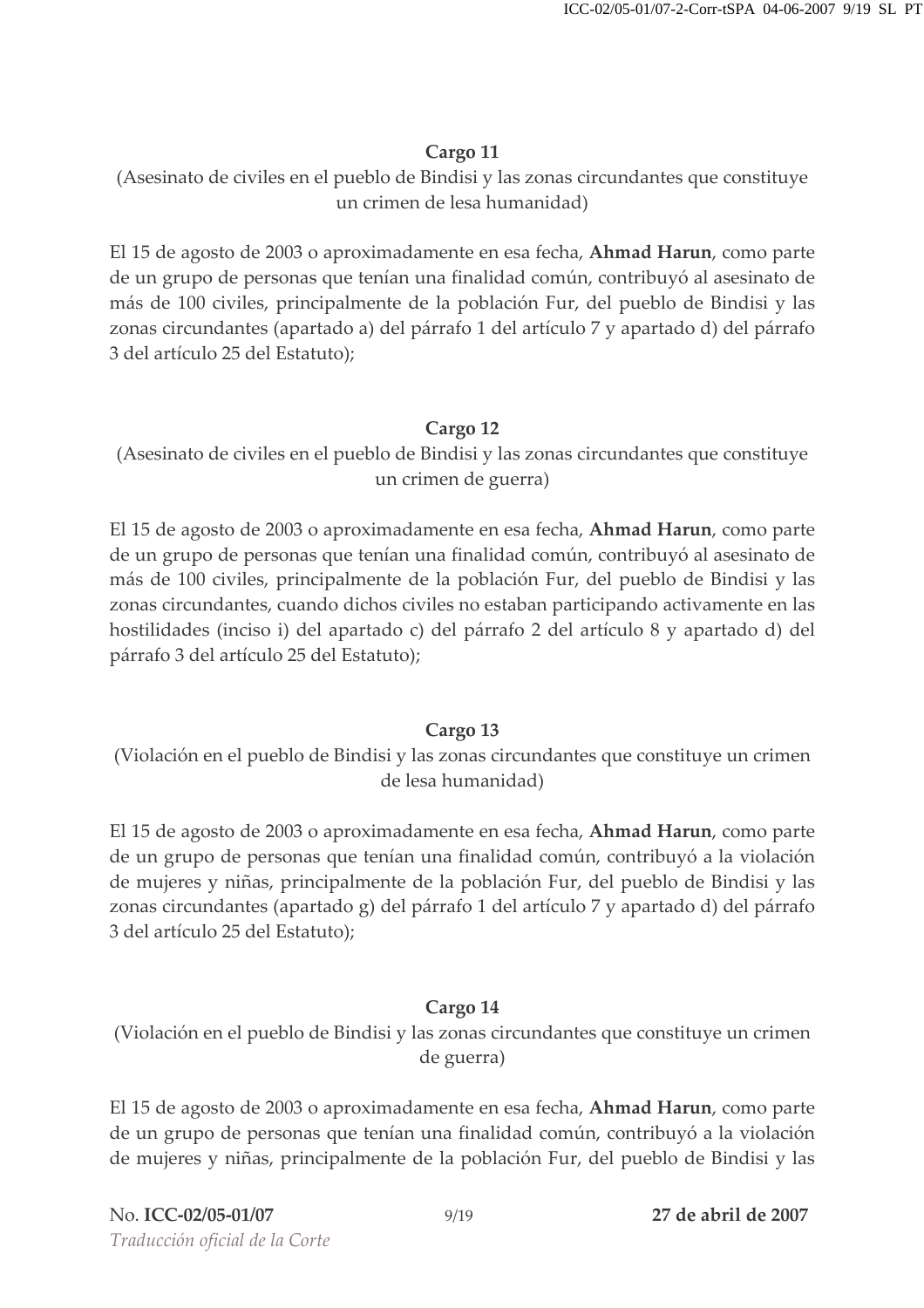zonas circundantes (inciso vi) del apartado e) del párrafo 2 del artículo 8 y apartado d) del párrafo 3 del artículo 25 del Estatuto);

### Cargo 15

(Ataques contra la población civil en el pueblo de Bindisi y las zonas circundantes que constituye un crimen de guerra)

El 15 de agosto de 2003 o aproximadamente en esa fecha, Ahmad Harun, como parte de un grupo de personas que tenían una finalidad común, contribuyó a la comisión de ataques contra civiles, principalmente de la población Fur, del pueblo de Bindisi y las zonas circundantes, cuando dichos civiles no estaban participando directamente en las hostilidades (inciso i) del apartado e) del párrafo 2 del artículo 8 y apartado d) del párrafo 3 del artículo 25 del Estatuto);

### Cargo 17

(Actos inhumanos en el pueblo de Bindisi que constituyen un crimen de lesa humanidad)

El 15 de agosto de 2003 o aproximadamente en esa fecha, **Ahmad Harun**, como parte de un grupo de personas que tenían una finalidad común, contribuyó a causar grandes sufrimientos o atentar gravemente contra la integridad física o la salud mental o física de civiles, principalmente de la población Fur, del pueblo de Bindisi y las zonas circundantes, mediante actos inhumanos, en particular el acto inhumano de disparo de arma de fuego, afectando gravemente la integridad física (apartado k) del párrafo 1 del artículo 7 y apartado d) del párrafo 3 del artículo 25 del Estatuto);

## Cargo 18

(Saqueo en el pueblo de Bindisi y las zonas circundantes que constituye un crimen de guerra)

El 15 de agosto de 2003 o aproximadamente en esa fecha, Ahmad Harun, como parte de un grupo de personas que tenían una finalidad común, contribuyó al saqueo de bienes pertenecientes a los habitantes, principalmente de la población Fur, del pueblo de Bindisi y las zonas circundantes, incluido el saqueo de enseres domésticos (inciso v) del apartado e) del párrafo 2 del artículo 8 y apartado d) del párrafo 3 del artículo 25 del Estatuto);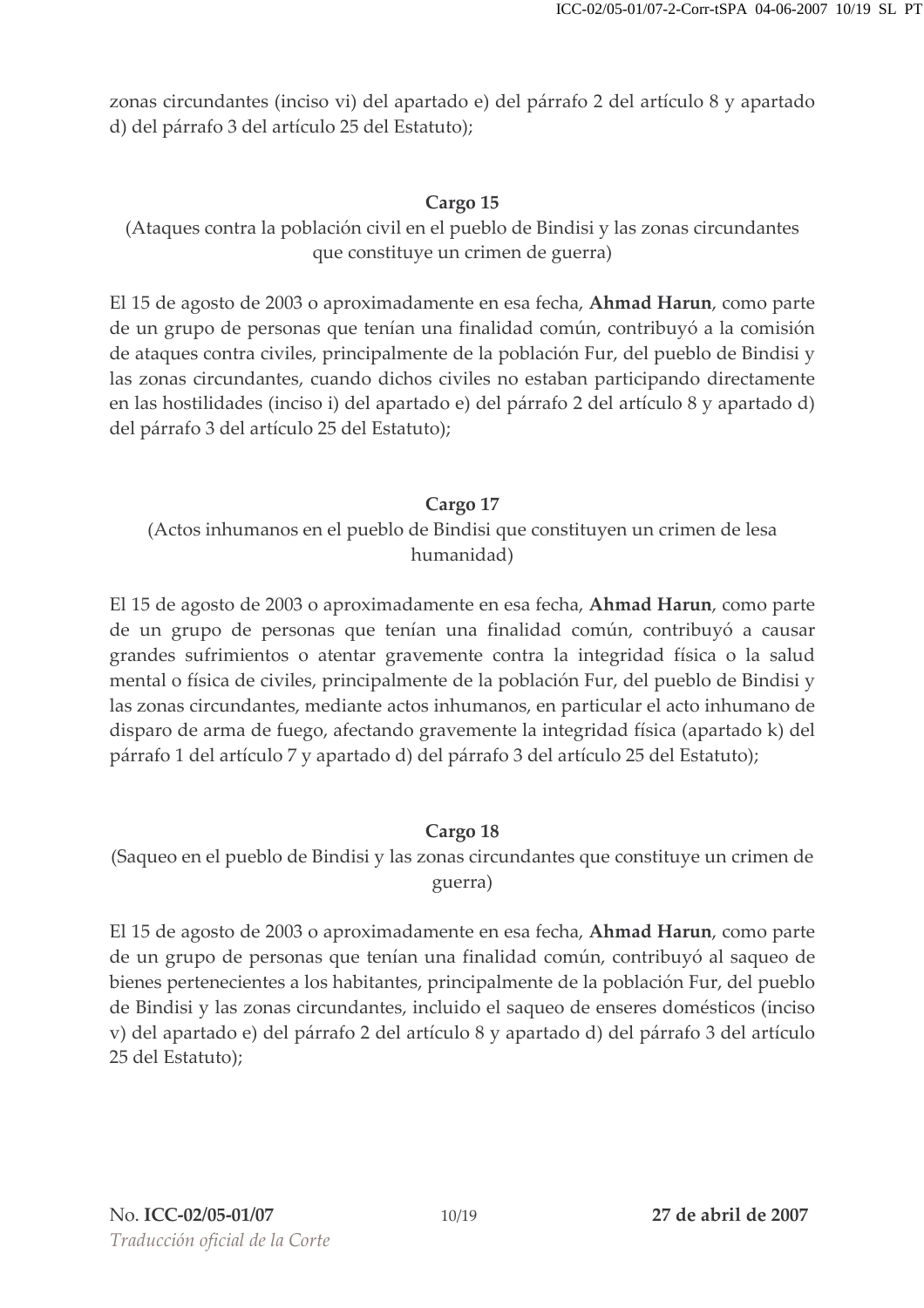(Destrucción de bienes en el pueblo de Bindisi y las zonas circundantes que constituye un crimen de guerra)

El 15 de agosto de 2003 o aproximadamente en esa fecha, Ahmad Harun, como parte de un grupo de personas que tenían una finalidad común, contribuyó a la destrucción de bienes pertenecientes a los habitantes, principalmente de la población Fur, del pueblo de Bindisi y las zonas circundantes, en particular la quema de almacenamientos de alimentos, la mezquita y viviendas en la zona (inciso xii) del apartado e) del párrafo 2 del artículo 8 y apartado d) del párrafo 3 del artículo 25 del Estatuto);

### Cargo 20

(Traslado forzoso del pueblo de Bindisi y las zonas circundantes que constituye un crimen de lesa humanidad)

El 15 agosto de 2003 y en torno a esa fecha, Ahmad Harun, como parte de un grupo de personas que tenían una finalidad común, contribuyó al traslado forzoso de aproximadamente 34.000 civiles, principalmente de la población Fur, del pueblo de Bindisi y las zonas circundantes, que determinó el abandono del pueblo (apartado d) del párrafo 1 del artículo 7 y apartado d) del párrafo 3 del artículo 25 del Estatuto);

### Cargo 21

(Persecución en el pueblo de Mukjar y las zonas circundantes que constituye un crimen de lesa humanidad)

Entre agosto de 2003 y marzo de 2004, Ahmad Harun, como parte de un grupo de personas que tenían una finalidad común, contribuyó a la persecución de los habitantes, principalmente de la población Fur, del pueblo de Mukjar y las zonas circundantes, mediante actos de asesinato, ataque a la población civil, reclusión o grave privación de libertad, tortura, saqueo y destrucción de bienes (apartado h) del párrafo 1 del artículo 7 y apartado d) del párrafo 3 del artículo 25 del Estatuto);

### Cargo 22

(Asesinato de hombres en el pueblo de Mukjar y las zonas circundantes que constituye un crimen de lesa humanidad)

Entre septiembre de 2003 y octubre de 2003, Ahmad Harun, como parte de un grupo de personas que tenían una finalidad común, contribuyó al asesinato de por lo menos 20 hombres, principalmente de la población Fur, del pueblo de Mukjar y las zonas

27 de abril de 2007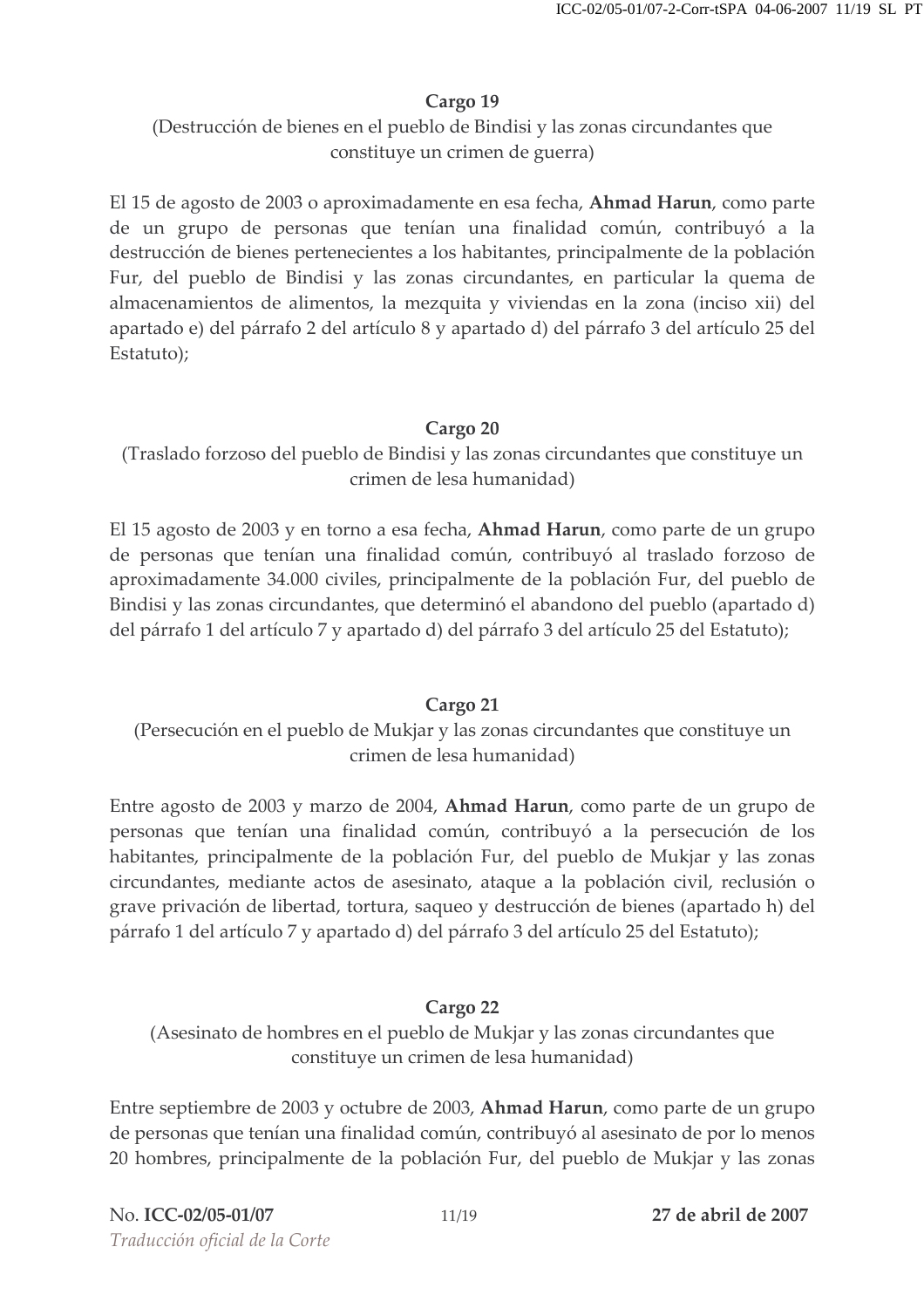circundantes (apartado a) del párrafo 1 del artículo 7 y apartado d) del párrafo 3 del artículo 25 del Estatuto);

### Cargo 23

(Asesinato de hombres en el pueblo de Mukjar y las zonas circundantes que constituye un crimen de guerra)

Entre septiembre de 2003 y octubre de 2003, Ahmad Harun, como parte de un grupo de personas que tenían una finalidad común, contribuyó al asesinato de por lo menos 20 hombres, principalmente de la población Fur, del pueblo de Mukjar y las zonas circundantes, cuando dichos hombres no estaban participando activamente en las hostilidades (inciso i) del apartado c) del párrafo 2 del artículo 8 y apartado d) del párrafo 3 del artículo 25 del Estatuto);

### Cargo 24

(Asesinato de hombres en el pueblo de Mukjar y las zonas circundantes que constituye un crimen de lesa humanidad)

En diciembre de 2003 o en torno a dicha fecha, **Ahmad Harun**, como parte de un grupo de personas que tenían una finalidad común, contribuyó al asesinato de por lo menos 21 hombres, principalmente de la población Fur, del pueblo de Mukjar y las zonas circundantes (apartado a) del párrafo 1 del artículo 7 y apartado d) del párrafo 3 del artículo 25 del Estatuto);

### Cargo 26

(Asesinato de hombres en el pueblo de Mukjar y las zonas circundantes que constituye un crimen de guerra)

En diciembre de 2003 o en torno a dicha fecha, Ahmad Harun, como parte de un grupo de personas que tenían una finalidad común, contribuyó al asesinato de por lo menos 21 hombres, principalmente de la población Fur, del pueblo de Mukjar y las zonas circundantes, cuando dichos hombres no estaban participando activamente en las hostilidades (inciso i) del apartado c) del párrafo 2 del artículo 8 y apartado d) del párrafo 3 del artículo 25 del Estatuto);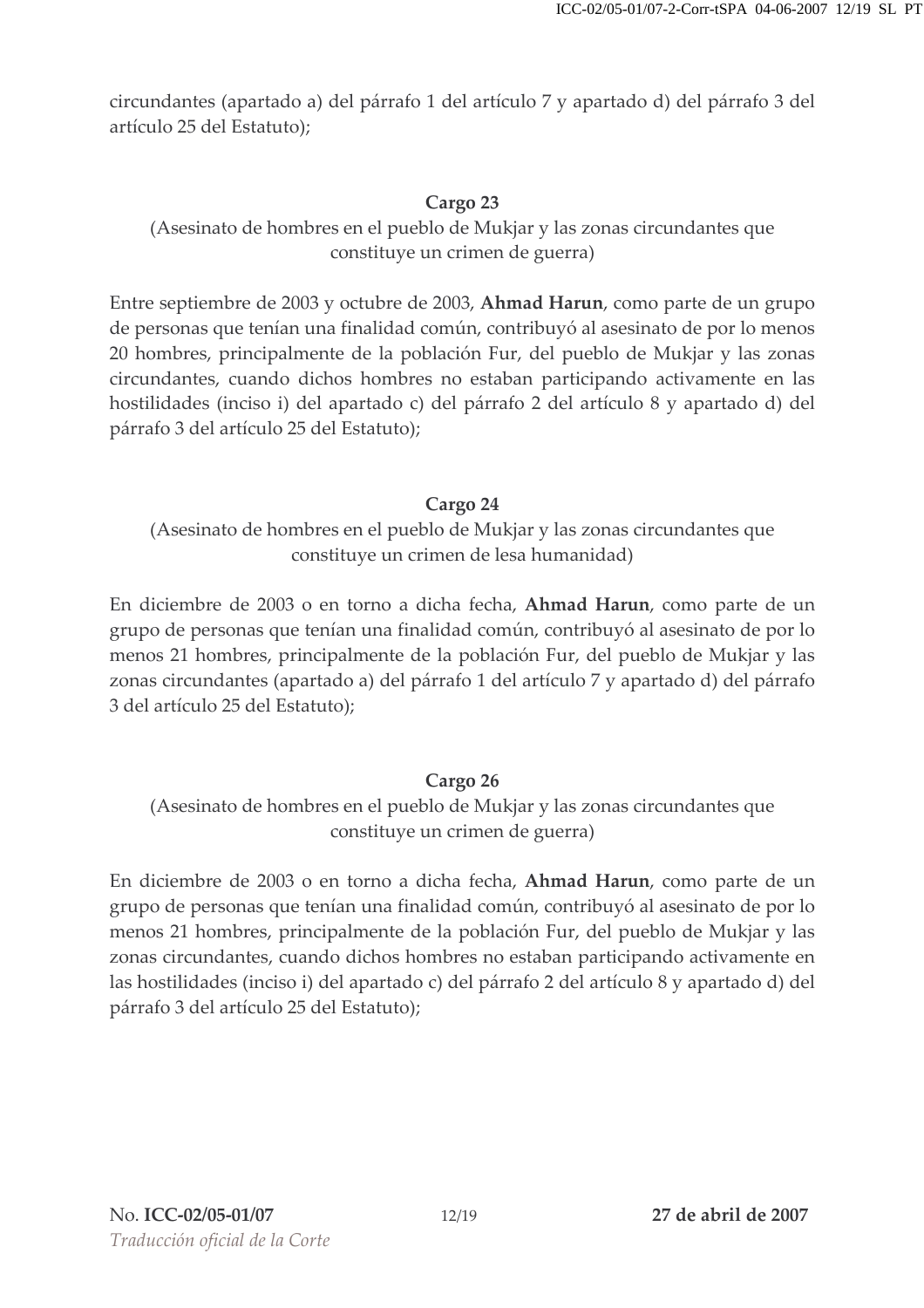(Asesinato de hombres en el pueblo de Mukjar y las zonas circundantes que constituye un crimen de lesa humanidad)

En marzo de 2004 o en torno a dicha fecha, Ahmad Harun, como parte de un grupo de personas que tenían una finalidad común, contribuyó al asesinato de por lo menos 32 hombres, principalmente de la población Fur, del pueblo de Mukjar y las zonas circundantes (apartado a) del párrafo 1 del artículo 7 y apartado d) del párrafo 3 del artículo 25 del Estatuto);

## Cargo 30

(Asesinato de hombres en el pueblo de Mukjar y las zonas circundantes que constituye un crimen de guerra)

En marzo de 2004 o en torno a dicha fecha, Ahmad Harun, como parte de un grupo de personas que tenían una finalidad común, contribuyó al asesinato de por lo menos 32 hombres, principalmente de la población Fur, del pueblo de Mukjar y las zonas circundantes, cuando dichos hombres no estaban participando activamente en las hostilidades (inciso i) del apartado c) del párrafo 2 del artículo 8 y apartado d) del párrafo 3 del artículo 25 del Estatuto);

## Cargo 32

(Ataques contra la población civil en el pueblo de Mukjar y las zonas circundantes que constituyen un crimen de guerra)

Entre agosto de 2003 y marzo de 2004, Ahmad Harun, como parte de un grupo de personas que tenían una finalidad común, contribuyó a la comisión de ataques contra civiles, principalmente de la población Fur, del pueblo de Mukjar y las zonas circundantes y contra civiles que no estaban participando directamente en las hostilidades (inciso i) del apartado e) del párrafo 2 del artículo 8 y apartado d) del párrafo 3 del artículo 25 del Estatuto);

# Cargo 34

(Reclusión o grave privación de libertad en el pueblo de Mukjar y las zonas circundantes que constituye un crimen de lesa humanidad)

A partir de agosto de 2003 o aproximadamente a partir de esa fecha, Ahmad Harun, como parte de un grupo de personas que tenían una finalidad común, contribuyó a la reclusión o grave privación de la libertad física de por lo menos 400 civiles, principalmente de la población Fur, del pueblo de Mukjar y las zonas circundantes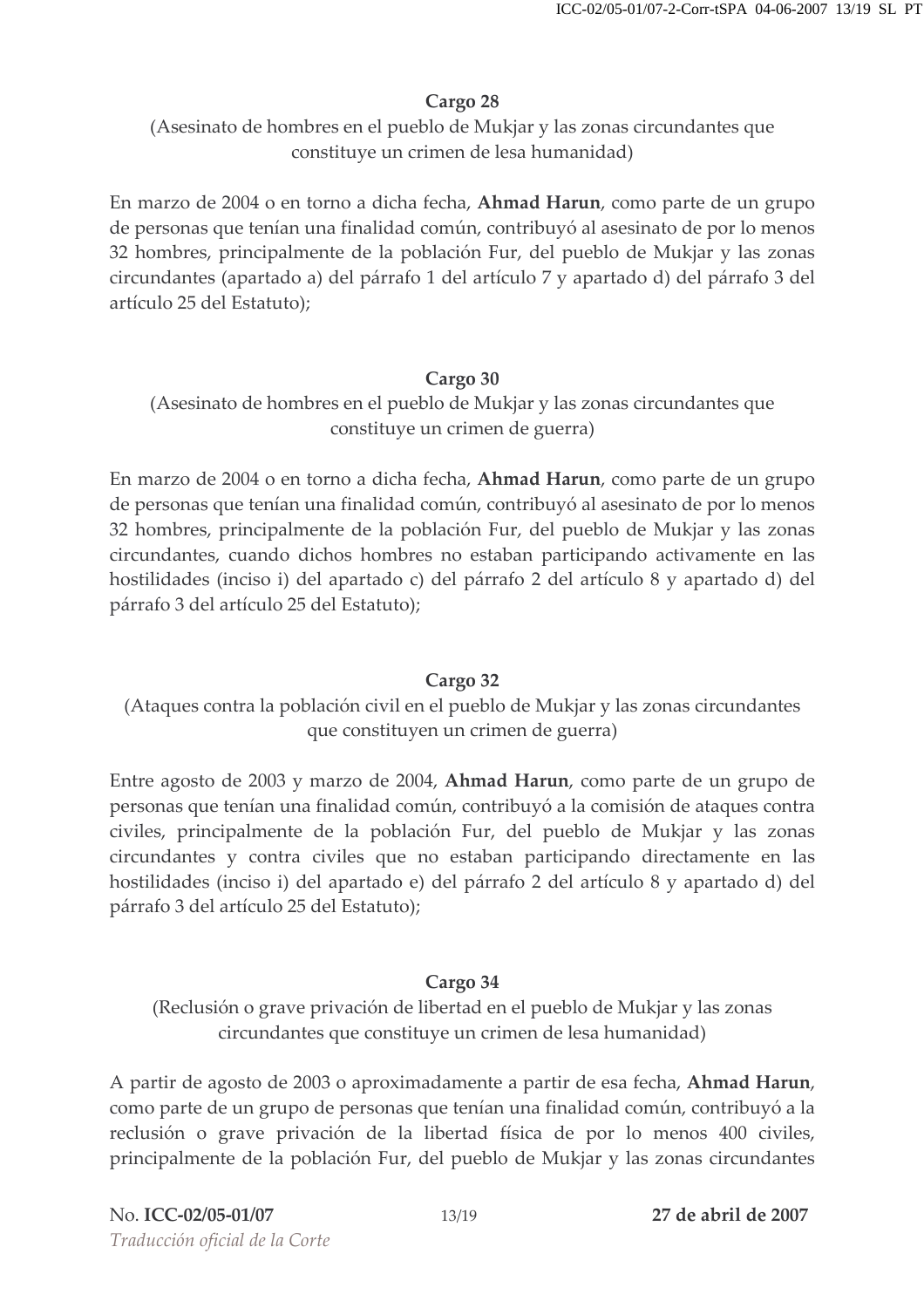(apartado e) del párrafo 1 del artículo 7 y apartado d) del párrafo 3 del artículo 25 del Estatuto);

### Cargo 35

(Tortura en el pueblo de Mukjar y las zonas circundantes que constituye un crimen de lesa humanidad)

A partir de agosto de 2003 o aproximadamente a partir de esa fecha, Ahmad Harun, como parte de un grupo de personas que tenían una finalidad común, contribuyó a la tortura de por lo menos 60 civiles, principalmente de la población Fur, del pueblo de Mukjar y las zonas circundantes (apartado f) del párrafo 1 del artículo 7 y apartado d) del párrafo 3 del artículo 25 del Estatuto);

### Cargo 36

(Saqueo en el pueblo de Mukjar y las zonas circundantes que constituye un crimen de guerra)

Entre agosto de 2003 y marzo de 2004, Ahmad Harun, como parte de un grupo de personas que tenían una finalidad común, contribuyó al saqueo de bienes pertenecientes a los habitantes, principalmente de la población Fur, del pueblo de Mukjar y las zonas circundantes, incluido el saqueo de tiendas, casas y ganado (inciso v) del apartado e) del párrafo 2 del artículo 8 y apartado d) del párrafo 3 del artículo 25 del Estatuto);

### Cargo 37

(Saqueo en el pueblo de Mukjar y las zonas circundantes que constituye un crimen de guerra)

Entre el 3 agosto de 2003 y el 10 agosto de 2003 o aproximadamente entre esas fechas, Ahmad Harun indujo a cometer el saqueo de bienes pertenecientes a los habitantes, principalmente de la población Fur, del pueblo de Mukjar y las zonas circundantes incluido el saqueo de tiendas, casas y ganado (inciso v) del apartado c) del párrafo 2 del artículo 8 y apartado b) del párrafo 3 del artículo 25 del Estatuto);

### Cargo 38

(Destrucción de bienes en el pueblo de Mukjar y las zonas circundantes que constituye un crimen de guerra)

Entre agosto de 2003 y marzo de 2004, Ahmad Harun, como parte de un grupo de personas que tenían una finalidad común, contribuyó a la destrucción de bienes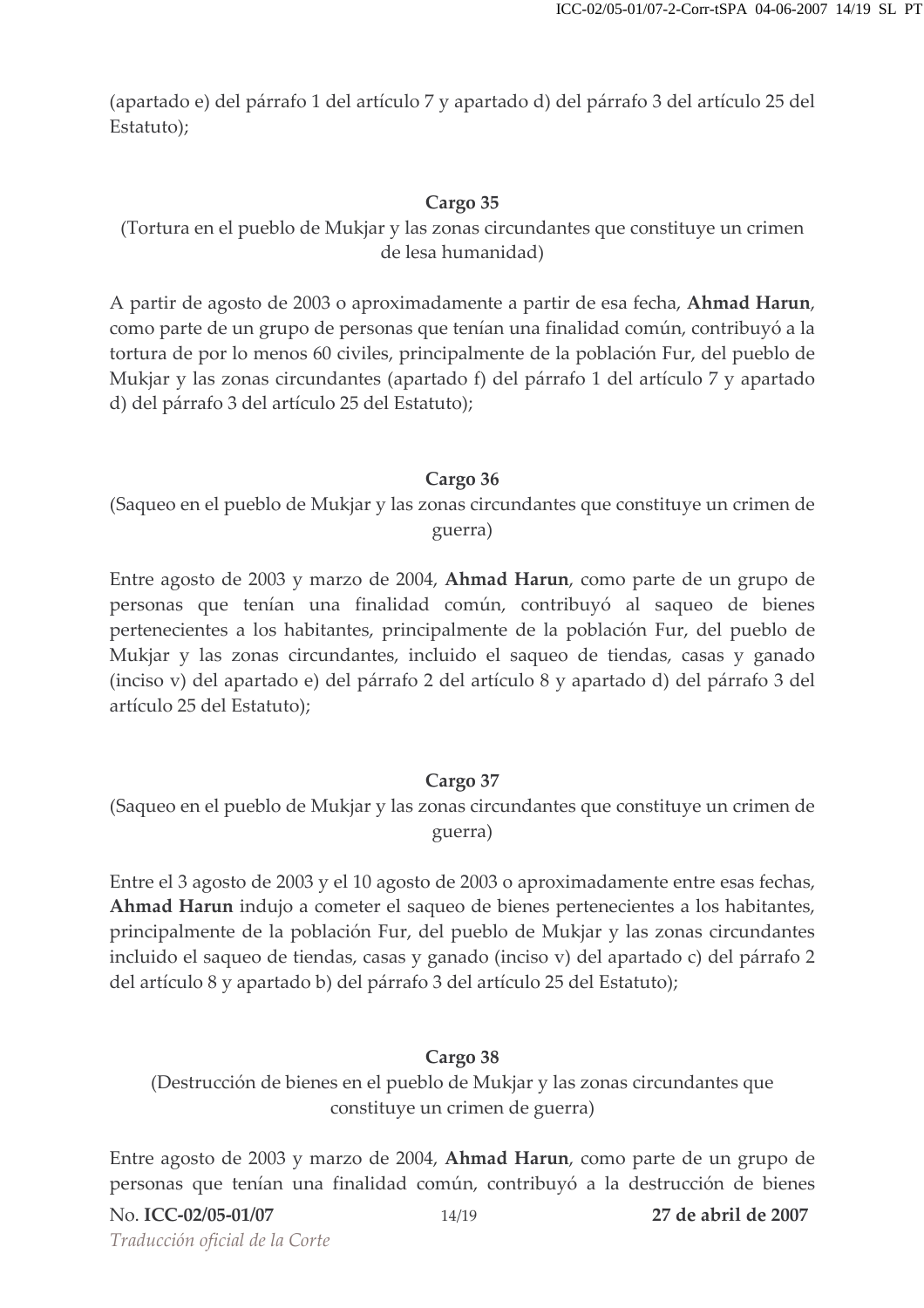pertenecientes a los habitantes, principalmente de la población Fur, del pueblo de Mukjar y las zonas circundantes, en particular la quema de viviendas y la destrucción de cosechas y granjas (inciso xii) del apartado e) del párrafo 2 del artículo 8 y apartado d) del párrafo 3 del artículo 25 del Estatuto);

### Cargo 39

(Persecución en el pueblo de Arawala y las zonas circundantes que constituye un crimen de lesa humanidad)

En diciembre de 2003 o en torno a dicha fecha, Ahmad Harun, como parte de un grupo de personas que tenían una finalidad común, contribuyó a la persecución de los habitantes, principalmente de la población Fur, del pueblo de Arawala y las zonas circundantes, mediante actos de asesinato, violación, ataque a la población civil, ultrajes contra la dignidad personal, actos inhumanos, saqueo, destrucción de bienes y traslado forzoso de la población (apartado h) del párrafo 1 del artículo 7 y apartado d) del párrafo 3 del artículo 25 del Estatuto);

### Cargo 40

(Asesinato de civiles en el pueblo de Arawala y las zonas circundantes que constituye un crimen de lesa humanidad)

En diciembre de 2003 o en torno a dicha fecha, Ahmad Harun, como parte de un grupo de personas que tenían una finalidad común, contribuyó al asesinato de por lo menos 26 civiles, principalmente de la población Fur, del pueblo de Arawala y las zonas circundantes (apartado a) del párrafo 1 del artículo 7 y apartado d) del párrafo 3 del artículo 25 del Estatuto);

## Cargo 41

(Asesinato de civiles en el pueblo de Arawala y las zonas circundantes que constituye un crimen de guerra)

En diciembre de 2003 o en torno a dicha fecha, Ahmad Harun, como parte de un grupo de personas que tenían una finalidad común, contribuyó al asesinato de por lo menos 26 civiles, principalmente de la población Fur, del pueblo de Arawala y las zonas circundantes, cuando dichos civiles no estaban participando activamente en las hostilidades (inciso i) del apartado c) del párrafo 2 del artículo 8 y apartado d) del párrafo 3 del artículo 25 del Estatuto);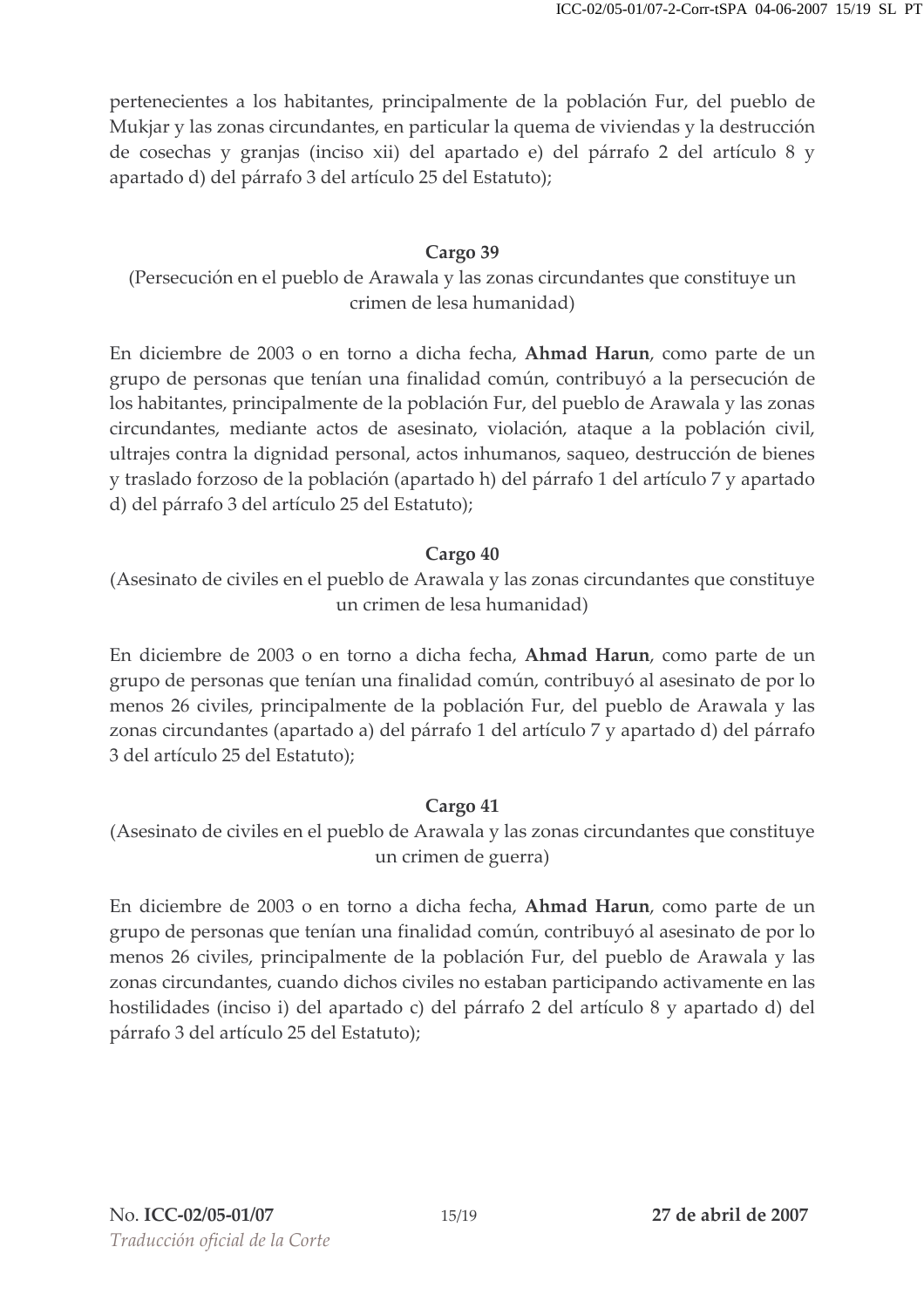(Violación en el pueblo de Arawala y las zonas circundantes que constituye un crimen de lesa humanidad)

En diciembre de 2003 o en torno a dicha fecha, **Ahmad Harun**, como parte de un grupo de personas que tenían una finalidad común, contribuyó a la violación de por lo menos 10 mujeres y niñas, principalmente de la población Fur, del pueblo de Arawala y las zonas circundantes (apartado g) del párrafo 1 del artículo 7 y apartado d) del párrafo 3 del artículo 25 del Estatuto);

### Cargo 43

(Violación en el pueblo de Arawala y las zonas circundantes que constituye un crimen de guerra)

En diciembre de 2003 o en torno a dicha fecha, **Ahmad Harun**, como parte de un grupo de personas que tenían una finalidad común, contribuyó a la violación de por lo menos 10 mujeres y niñas, principalmente de la población Fur, del pueblo de Arawala y las zonas circundantes (inciso vi) del apartado e) del párrafo 2 del artículo 8 y apartado d) del párrafo 3 del artículo 25 del Estatuto);

## Cargo 44

(Ataques contra la población civil en el pueblo de Arawala y las zonas circundantes que constituyen un crimen de guerra)

En diciembre de 2003 o en torno a dicha fecha, Ahmad Harun, como parte de un grupo de personas que tenían una finalidad común, contribuyó a la comisión de ataques contra civiles, principalmente de la población Fur, del pueblo de Arawala y las zonas circundantes y contra civiles que no estaban participando activamente en las hostilidades (inciso i) del apartado e) del párrafo 2 del artículo 8 y apartado d) del párrafo 3 del artículo 25 del Estatuto);

### Cargo 46

(Ultraje contra la dignidad personal en el pueblo de Arawala y las zonas circundantes que constituye un crimen de guerra)

En diciembre de 2003 o en torno a dicha fecha, Ahmad Harun, como parte de un grupo de personas que tenían una finalidad común, contribuyó al ultraje contra la dignidad personal de por lo menos 10 mujeres y niñas, principalmente de la población Fur, del pueblo de Arawala y las zonas circundantes (inciso ii) del apartado c) del párrafo 2 del artículo 8 y apartado d) del párrafo 3 del artículo 25 del Estatuto);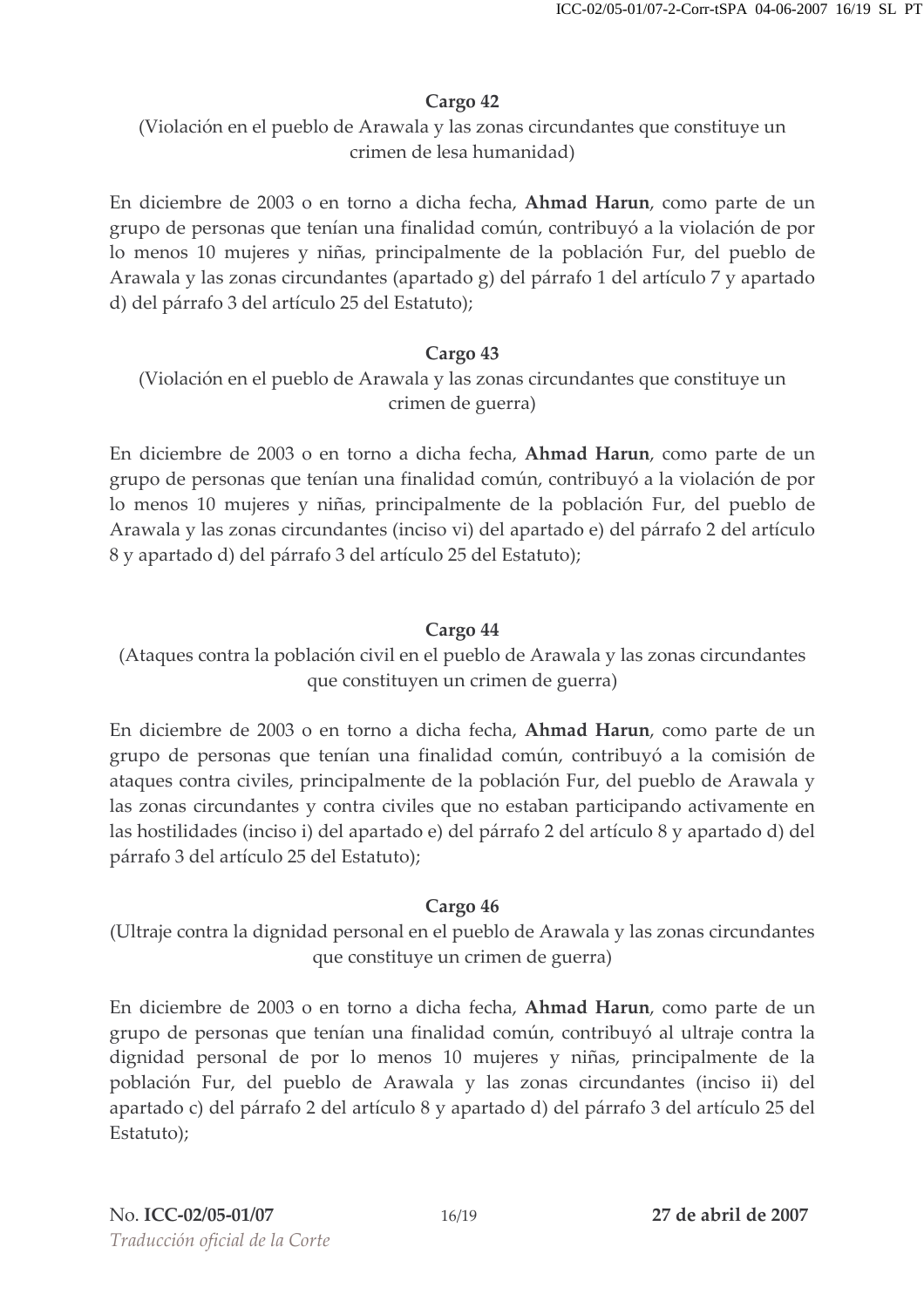(Actos inhumanos en Arawala que constituyen un crimen de lesa humanidad)

En diciembre de 2003 o en torno a dicha fecha, Ahmad Harun, como parte de un grupo de personas que tenían una finalidad común, contribuyó a causar grandes sufrimientos o atentar gravemente contra la integridad física o la salud mental o física mediante un acto inhumano contra civiles, principalmente de la población Fur, del pueblo de Arawala y las zonas circundantes (apartado k) del párrafo 1 del artículo 7 y apartado d) del párrafo 3 del artículo 25 del Estatuto);

### Cargo 49

(Saqueo en el pueblo de Arawala y las zonas circundantes que constituye un crimen de guerra)

En diciembre de 2003 o en torno a dicha fecha, **Ahmad Harun**, como parte de un grupo de personas que tenían una finalidad común, contribuyó al saqueo de bienes pertenecientes a los habitantes, principalmente de la población Fur, del pueblo de Arawala y las zonas circundantes, incluido el saqueo de tiendas, casas y ganado (inciso v) del apartado e) del párrafo 2 del artículo 8 y apartado d) del párrafo 3 del artículo 25 del Estatuto);

### Cargo 50

(Destrucción de bienes en el pueblo de Arawala y las zonas circundantes que constituye un crimen de guerra)

En diciembre de 2003 o en torno a dicha fecha, **Ahmad Harun**, como parte de un grupo de personas que tenían una finalidad común, contribuyó a la destrucción de bienes pertenecientes a los habitantes, principalmente de la población Fur, del pueblo de Arawala y las zonas circundantes, incluida la destrucción de la mayor parte del pueblo de Arawala (inciso xii) del apartado e) del párrafo 2 del artículo 8 y apartado d) del párrafo 3 del artículo 25 del Estatuto);

### Cargo 51

(Traslado forzoso del pueblo de Arawala y las zonas circundantes que constituye un crimen de lesa humanidad)

En diciembre de 2003 o en torno a dicha fecha, **Ahmad Harun**, como parte de un grupo de personas que tenían una finalidad común, contribuyó al traslado forzoso de aproximadamente 7.000 civiles, principalmente de la población Fur, del pueblo de Arawala y las zonas circundantes a los pueblos de Deleig, Garsila y otros lugares, que determinó el abandono del pueblo (apartado d) del párrafo 1 del artículo 7 y apartado d) del párrafo 3 del artículo 25 del Estatuto).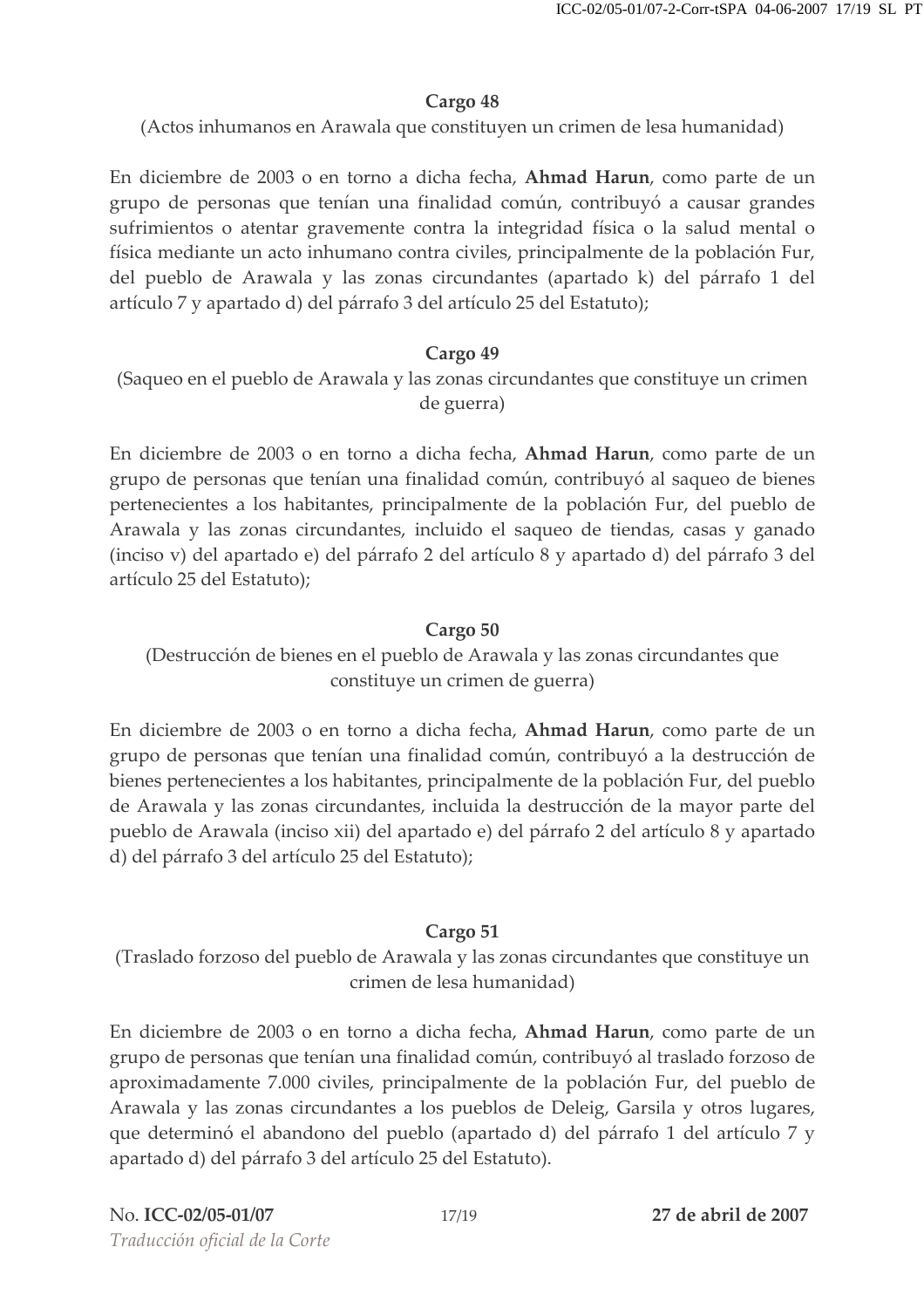CONSIDERANDO que, habida cuenta de los cargos oficiales ocupados anteriormente y en la actualidad por Ahmad Harun en el Gobierno del Sudán, su detención parece ser necesaria en esta etapa, en el sentido de los incisos i) y ii) del apartado b) del párrafo 1 del artículo 58 del Estatuto, para asegurar que la persona comparezca en juicio y para asegurar que no obstruya ni ponga en peligro la investigación;

#### **POR TALES RAZONES**

#### DICTA:

UNA ORDEN DE DETENCIÓN de Ahmad Muhammad HARUN; un hombre nacido en 1964 o aproximadamente en ese año; que se cree que es nacional del Sudán, nativo del estado de Kordofán Septentrional, miembro de una tribu llamada los Bargou; que se cree que se desempeñó en calidad de Ministro de Estado del Interior del Gobierno del Sudán, desde abril de 2003 o aproximadamente desde esa fecha y hasta septiembre de 2005 o aproximadamente hasta esa fecha, y, a partir de 2006, en calidad de Ministro de Estado de Asuntos Humanitarios en el Gobierno actual del Sudán; cuyos nombres también se escriben Ahmed Haroun, Mohamed Ahmed Haroun y Ahmed Haroon.

Hecho en francés e inglés, siendo auténtica la versión inglesa.

Magistrada Akua Kuenyehia Magistrada Presidente